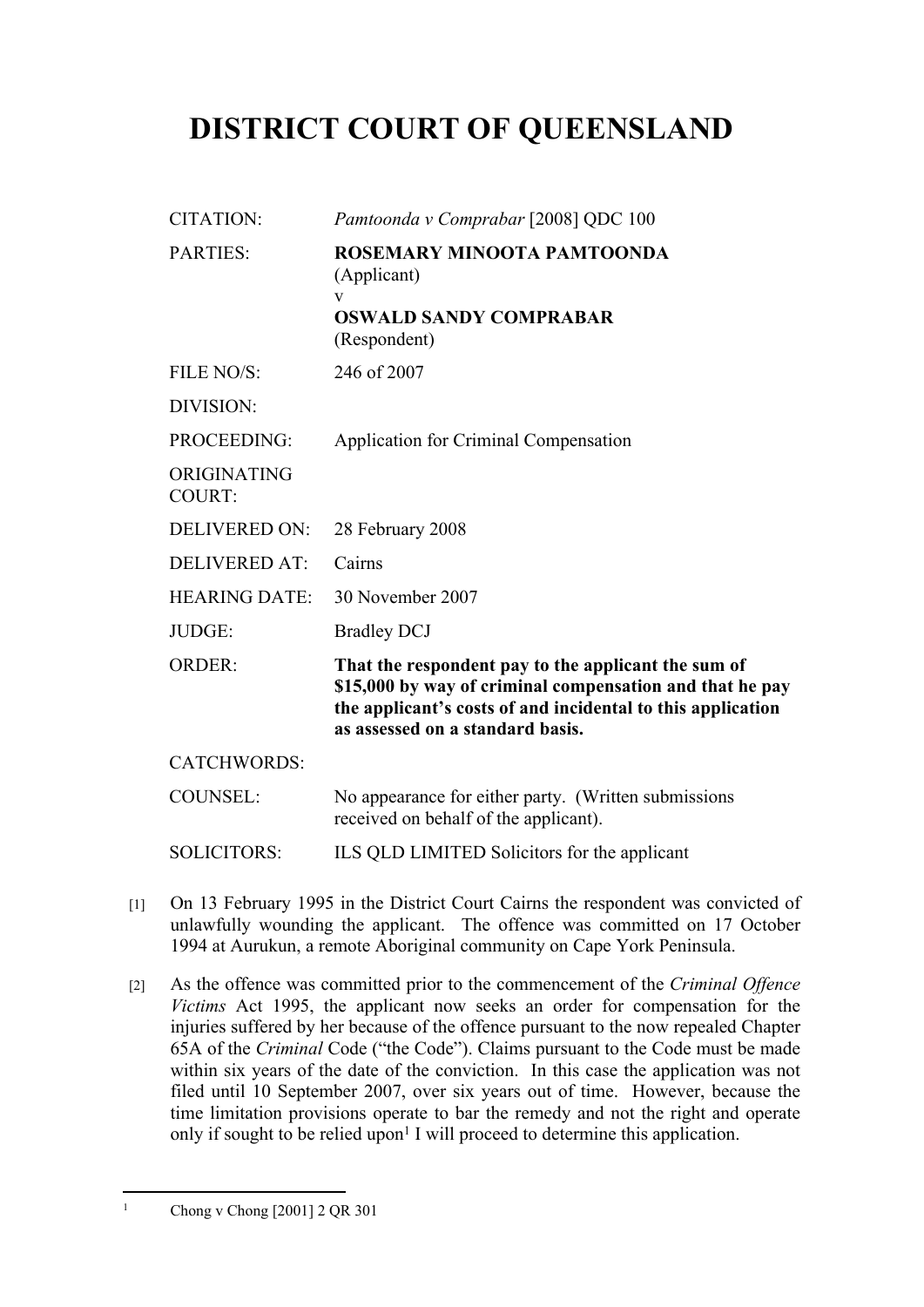- [3] The respondent has been personally served with the application and the supporting material but did not appear at the hearing and the application is effectively uncontested.
- [4] At the time of the commission of the offence the applicant and the respondent were in a de facto relationship and she was asleep at their residence at about 11.00 pm. The applicant says that while she was asleep she was stabbed in the leg. She woke up and saw the respondent standing over her, he was holding a knife and he then ran out of the house. She could smell alcohol on him. When spoken to by the police the respondent told them that the applicant had "made me wild".
- [5] The applicant was taken to hospital where she received seven stitches to the wound in her leg. The wound was about 7-8 cm long and about 2 cm deep.
- [6] It was submitted on behalf of the respondent during the sentence proceedings that an argument had erupted between the applicant and the respondent over a missing tshirt. During the argument the applicant "swore up" the respondent's family, particularly his parents who had both passed away. This was apparently the trigger to his using the knife. In sentencing the respondent His Honour Judge White said "I take into account that there was some provocation to this by reason of the insulting language about your deceased family. That is a very serious matter and I am sure it was deliberately used to try to provoke you but you cannot use a knife to stab people just because you are angry."
- [7] Although there was the provocation by the applicant referred to by His Honour, the respondent's actions in stabbing the applicant were out of all proportion to any provocation and accordingly I find that she did not contribute in anyway to her injuries.
- [8] In an affidavit sworn on 18 April 2007 the applicant states that as a result of the offence she suffers the following difficulties:-
	- "a. I was asleep when the respondent stabbed me.
	- b. I woke with a lot of pain in my leg.
	- c. I didn't know what had happened I just woke up and saw the respondent standing over me with a knife.
	- d. I was crying a lot because of the pain. I was scared because I did not understand what was happening.
	- e. I was taken to the clinic by the Community Police.
	- f. After I was treated by the nurses and received stitches I stayed with my mother because I was too scared to go home.
	- g. I don't understand what happened and it scares me that it could happen again for no reason.
	- h. I have bad thoughts about that night now and it makes me a bit jumpy.
	- i. I am nervous going to sleep because I am scared of what will happen when I am asleep."
- [9] On 12 April 2005 the applicant was interviewed and assessed by Chris Richardson, a psychologist and in her report of 23 April 2005 Ms Richardson concludes:- "It is apparent from Ms Pamtoonda's report that she experienced distress that she reports was associated with Mr Comprabar's